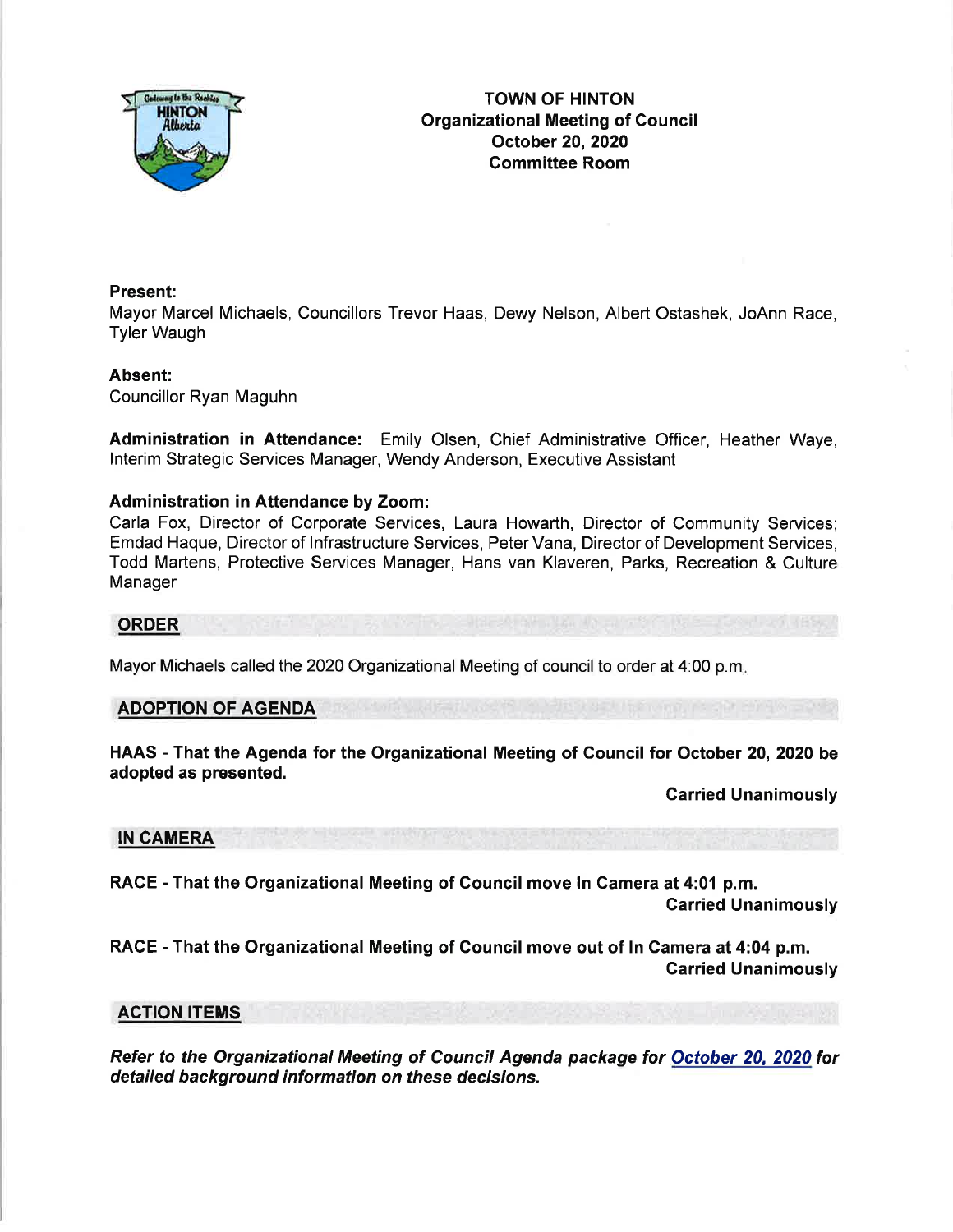# 1. 2020 - 2021 Orqanizational Meetins

<sup>2020</sup>- 2021 Council Meetinq Schedule

That Council approve the 2020-2021 Council Meeting Schedule, Option 1.

Defeated 3-3 For: Nelson, Ostashek, Waugh Against: Haas, Michaels, Race

RACE - That Gouncil approve the 2020-2021 Council Meeting Schedule, Option 2. Garried 5-1 For: Haas, Waugh, Michaels, Ostashek, Race Against: Nelson

NELSON - That Council direct Administration to bring back the Council Procedural Bylaw to reflect specific guidelines around Special Meetings of Council to address the reduction in Regular Meetings of Council.

> Defeated 1-5 For: Nelson Against: Haas, Waugh, Michaels, Ostashek, Race

RACE - That Gouncil direct the Gouncil Procedural Bylaw Gommittee to bring the Gouncil Procedural Bylaw to reflect specific guidelines around Special, Regular and Standing Committee Meetings to a Standing Gommittee meeting and a brief overview of the current status of the Gouncil Procedural Bylaw review.

Nelson: that the motion be split

RACE - That Gouncil direct the Council Procedural Bylaw Gommittee to bring the Gouncil Procedural Bylaw to reflect specific guidelines around Special Meetings and adding Regular and Standing Committee Meetings to a Standing Gommittee meeting before March 31,2021.

Carried Unanimously

RACE - That the Gouncil Procedural Bylaw Committee provide a brief overview of the current status of the Council Procedural Bylaw.

> Defeated 1-5 For: Race Against: Haas, Waugh, Michaels, Ostashek, Nelson

NELSON - That Gouncil direct the Council Procedural Bylaw Update Committee to bring back a complete draft bylaw no later than March 31,2021.

Carried 6-0

A short break was called at 4:59 p.m., the meeting resumed at 5:04 p.m